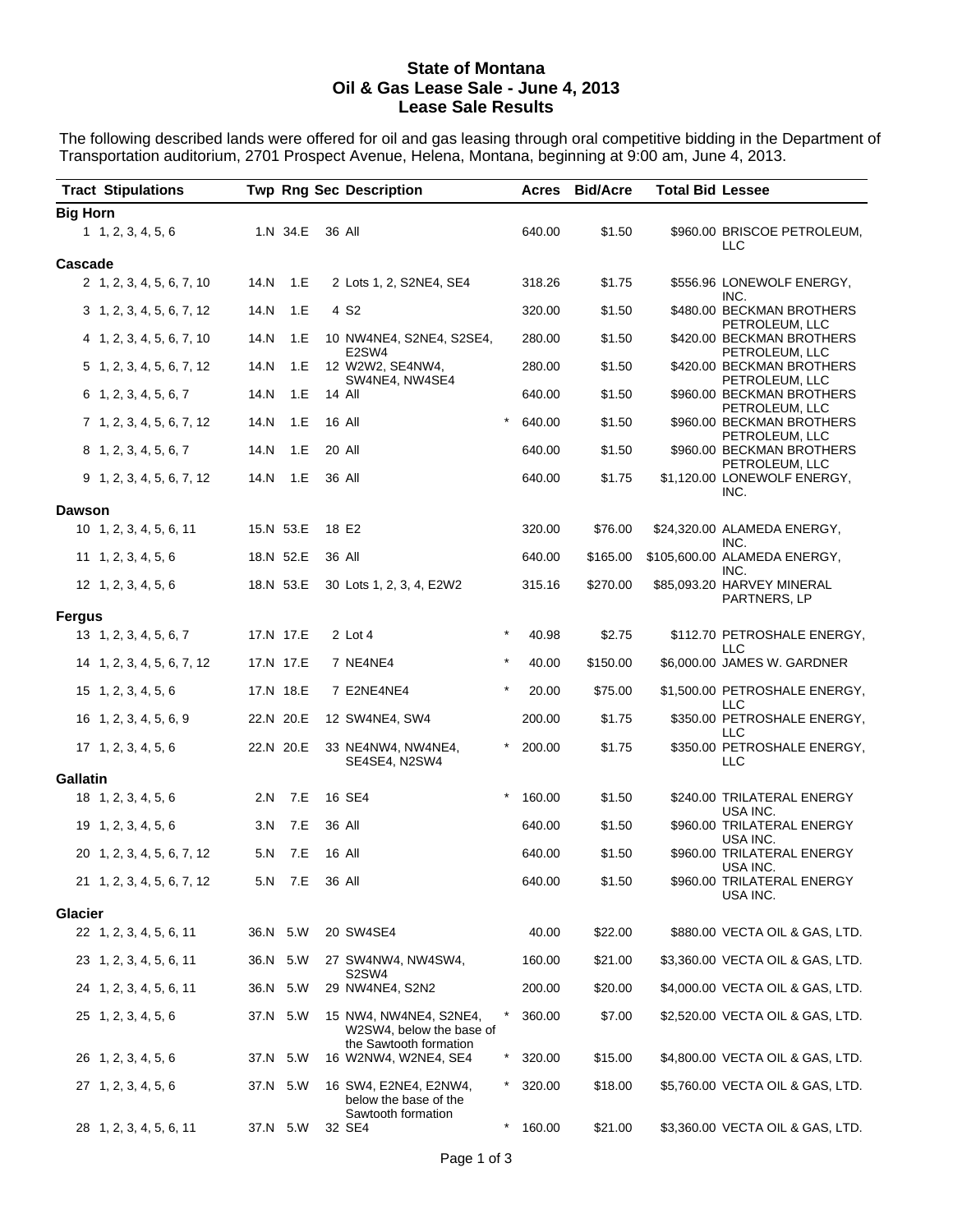|                | <b>Tract Stipulations</b>  |           |          |        | <b>Twp Rng Sec Description</b>                          |        | Acres Bid/Acre | <b>Total Bid Lessee</b> |                                                               |
|----------------|----------------------------|-----------|----------|--------|---------------------------------------------------------|--------|----------------|-------------------------|---------------------------------------------------------------|
| Hill           |                            |           |          |        |                                                         |        |                |                         |                                                               |
|                | 29 1, 2, 3, 4, 5, 6, 7     | 31.N 16.E |          |        | 16 All                                                  | 640.00 | \$1.75         |                         | \$1,120.00 WILLIS OIL & GAS, INC.                             |
|                | 30 1, 2, 3, 4, 5, 6, 7, 13 | 32.N 16.E |          |        | 16 N2NW4, E2, NE4SW4,<br>S2SW4                          | 520.00 | \$1.75         |                         | \$910.00 WILLIS OIL & GAS, INC.                               |
|                | <b>Lewis and Clark</b>     |           |          |        |                                                         |        |                |                         |                                                               |
|                | 31 2, 3, 4, 5, 6, 14       | 20.N 7.W  |          |        | 20 NW4NW4, S2NW4, NE4,<br>$\ast$<br>S2                  | 600.00 | \$1.50         |                         | \$900.00 BIG HORN OIL & GAS,<br>INC.                          |
|                | 32 2, 3, 4, 5, 6, 15       | 21.N 8.W  |          |        | 26 E2E2, SW4SE4, SE4SW4                                 | 240.00 | \$1.50         |                         | \$360.00 BIG HORN OIL & GAS,<br>INC.                          |
|                | 33 2, 3, 4, 5, 6, 15       | 21.N 8.W  |          |        | 35 N2NE4                                                | 80.00  | \$1.50         |                         | \$120.00 BIG HORN OIL & GAS,<br>INC.                          |
|                | 34 2, 3, 4, 5, 6, 15       | 21.N 8.W  |          |        | 36 Lots 1 thru 7, NW4,<br>W2NE4, NW4SE4, N2SW4          | 650.62 | \$1.50         |                         | \$975.93 BIG HORN OIL & GAS,<br>INC.                          |
| <b>McCone</b>  |                            |           |          |        |                                                         |        |                |                         |                                                               |
|                | 35 1, 2, 3, 4, 5, 6, 7, 10 | 25.N 50.E |          | 36 All |                                                         | 640.00 | \$115.00       |                         | \$73,600.00 JBLS MONTANA, INC.                                |
| <b>Meagher</b> |                            |           |          |        |                                                         |        |                |                         |                                                               |
|                | 36 1, 2, 3, 4, 5, 6, 7     |           | 6.N 7.E  |        | 36 All                                                  | 640.00 | \$1.50         |                         | \$960.00 TRILATERAL ENERGY                                    |
|                | 37 1, 2, 3, 4, 5, 6, 7     | 14.N      | 2.E      |        | 2 Lots 3, 4, S2NW4, SW4                                 | 325.74 | \$1.50         |                         | USA INC.<br>\$488.61 BECKMAN BROTHERS                         |
|                | 38 1, 2, 3, 4, 5, 6, 7, 12 | 14.N      | 2.E      |        | 4 Lots 1, 2, 3, 4, S2N2, N2S2,                          | 567.32 | \$1.50         |                         | PETROLEUM, LLC<br>\$850.98 BECKMAN BROTHERS                   |
|                | 39 1, 2, 3, 4, 5, 6, 7, 12 | 14.N      | 2.E      |        | S <sub>2</sub> SE <sub>4</sub><br>8 NW4, NE4NE4, S2NE4, | 480.00 | \$1.50         |                         | PETROLEUM, LLC<br>\$720.00 BECKMAN BROTHERS                   |
|                | 40 1, 2, 3, 4, 5, 6, 7     | 14.N      | 2.E      |        | NW4SE4, S2S2<br>10 NW4, W2NE4, N2SE4,                   | 440.00 | \$1.50         |                         | PETROLEUM, LLC<br>\$660.00 BECKMAN BROTHERS<br>PETROLEUM, LLC |
|                | 41 1, 2, 3, 4, 5, 6, 7, 10 | 14.N      | 2.E      |        | NE4SW4, S2SW4<br>12 All                                 | 640.00 | \$1.50         |                         | \$960.00 BECKMAN BROTHERS                                     |
|                | 42 1, 2, 3, 4, 5, 6, 7     | 14.N      | 2.E      |        | 14 W2W2, NE4, E2SE4,<br>NE4SW4                          | 440.00 | \$1.50         |                         | PETROLEUM, LLC<br>\$660.00 BECKMAN BROTHERS<br>PETROLEUM, LLC |
|                | 43 1, 2, 3, 4, 5, 6, 7, 12 | 14.N      | 2.E      |        | 16 All                                                  | 640.00 | \$1.50         |                         | \$960.00 BECKMAN BROTHERS<br>PETROLEUM, LLC                   |
|                | 44 1, 2, 3, 4, 5, 6, 7, 12 | 14.N      | 2.E      |        | 20 S2NW4, E2NE4, S2                                     | 480.00 | \$1.50         |                         | \$720.00 BECKMAN BROTHERS<br>PETROLEUM, LLC                   |
|                | 45 1, 2, 3, 4, 5, 6, 7, 12 | 14.N      | 2.E      |        | 22 W2, N2NE4, N2SE4                                     | 480.00 | \$1.50         |                         | \$720.00 BECKMAN BROTHERS<br>PETROLEUM, LLC                   |
|                | 46 1, 2, 3, 4, 5, 6, 7, 10 | 14.N      | 2.E      | 24 All |                                                         | 640.00 | \$1.50         |                         | \$960.00 BECKMAN BROTHERS<br>PETROLEUM, LLC                   |
|                | 47 1, 2, 3, 4, 5, 6, 7, 12 | 14.N      | 2.E      | 26 All |                                                         | 640.00 | \$1.50         |                         | \$960.00 BECKMAN BROTHERS<br>PETROLEUM, LLC                   |
|                | 48 1, 2, 3, 4, 5, 6, 7     | 14.N 2.E  |          |        | 28 N2                                                   | 320.00 | \$1.50         |                         | \$480.00 BECKMAN BROTHERS<br>PETROLEUM, LLC                   |
|                | 49 1, 2, 3, 4, 5, 6, 7     | 14.N 2.E  |          | 32 All |                                                         | 640.00 | \$1.50         |                         | \$960.00 BECKMAN BROTHERS<br>PETROLEUM, LLC                   |
|                | 50 1, 2, 3, 4, 5, 6, 7, 12 | 14.N 2.E  |          | 36 All | $\star$                                                 | 640.00 | \$1.50         |                         | \$960.00 BECKMAN BROTHERS<br>PETROLEUM, LLC                   |
|                | 51 1, 2, 3, 4, 5, 6, 7, 10 | 14.N      | 3.E      |        | 16 All                                                  | 640.00 | \$1.50         |                         | \$960.00 BECKMAN BROTHERS<br>PETROLEUM, LLC                   |
|                | <b>Musselshell</b>         |           |          |        |                                                         |        |                |                         |                                                               |
|                | 52 1, 2, 3, 4, 5, 6, 7     |           | 7.N 27.E |        | 16 All                                                  | 640.00 | \$1.50         |                         | \$960.00 ZONE EXPLORATION,<br>INC.                            |
|                | 53 1, 2, 3, 4, 5, 6, 7     |           | 7.N 27.E |        | 36 Lots 1, 2, 3, 4, N2, N2S2                            | 640.68 | \$1.50         |                         | \$961.02 ZONE EXPLORATION,<br>INC.                            |
|                | 54 1, 2, 3, 4, 5, 6, 7     |           | 7.N 28.E |        | 16 All                                                  | 640.00 | \$1.50         |                         | \$960.00 ZONE EXPLORATION,<br>INC.                            |
|                | 55 1, 2, 3, 4, 5, 6, 7     |           | 7.N 28.E |        | 36 All                                                  | 640.00 | \$1.50         |                         | \$960.00 ZONE EXPLORATION,<br>INC.                            |
|                | 56 1, 2, 3, 4, 5, 6, 7     |           | 7.N 29.E | 16 All |                                                         | 640.00 | \$1.50         |                         | \$960.00 ZONE EXPLORATION,<br>INC.                            |
|                | 57 1, 2, 3, 4, 5, 6, 7     |           | 7.N 29.E |        | 36 Lots 1, 2, 3, 4, W2, W2E2                            | 636.24 | \$1.50         |                         | \$954.36 ZONE EXPLORATION,<br>INC.                            |
|                | 58 1, 2, 3, 4, 5, 6        |           | 9.N 24.E |        | 34 SE4, excluding the 1st Cat<br>Creek formation        | 160.00 | \$160.00       |                         | \$25,600.00 VECTA OIL & GAS, LTD.                             |
|                | 59 1, 2, 3, 4, 5, 6, 7     |           | 9.N 28.E |        | 36 All                                                  | 640.00 | \$16.00        |                         | \$10,240.00 VECTA OIL & GAS, LTD.                             |
| Park           |                            |           |          |        |                                                         |        |                |                         |                                                               |
|                | 60 1, 2, 3, 4, 5, 6, 7     |           | 3.N 8.E  |        | $\ast$<br>16 All                                        | 640.00 | \$1.50         |                         | \$960.00 TRILATERAL ENERGY<br>USA INC.                        |
|                | 61 1, 2, 3, 4, 5, 6, 12    |           | 3.N 8.E  |        | 22 W2NW4, NW4SW4,<br>W3E2NW4, W3NE4SW4                  | 160.00 | \$1.50         |                         | \$240.00 TRILATERAL ENERGY<br>USA INC.                        |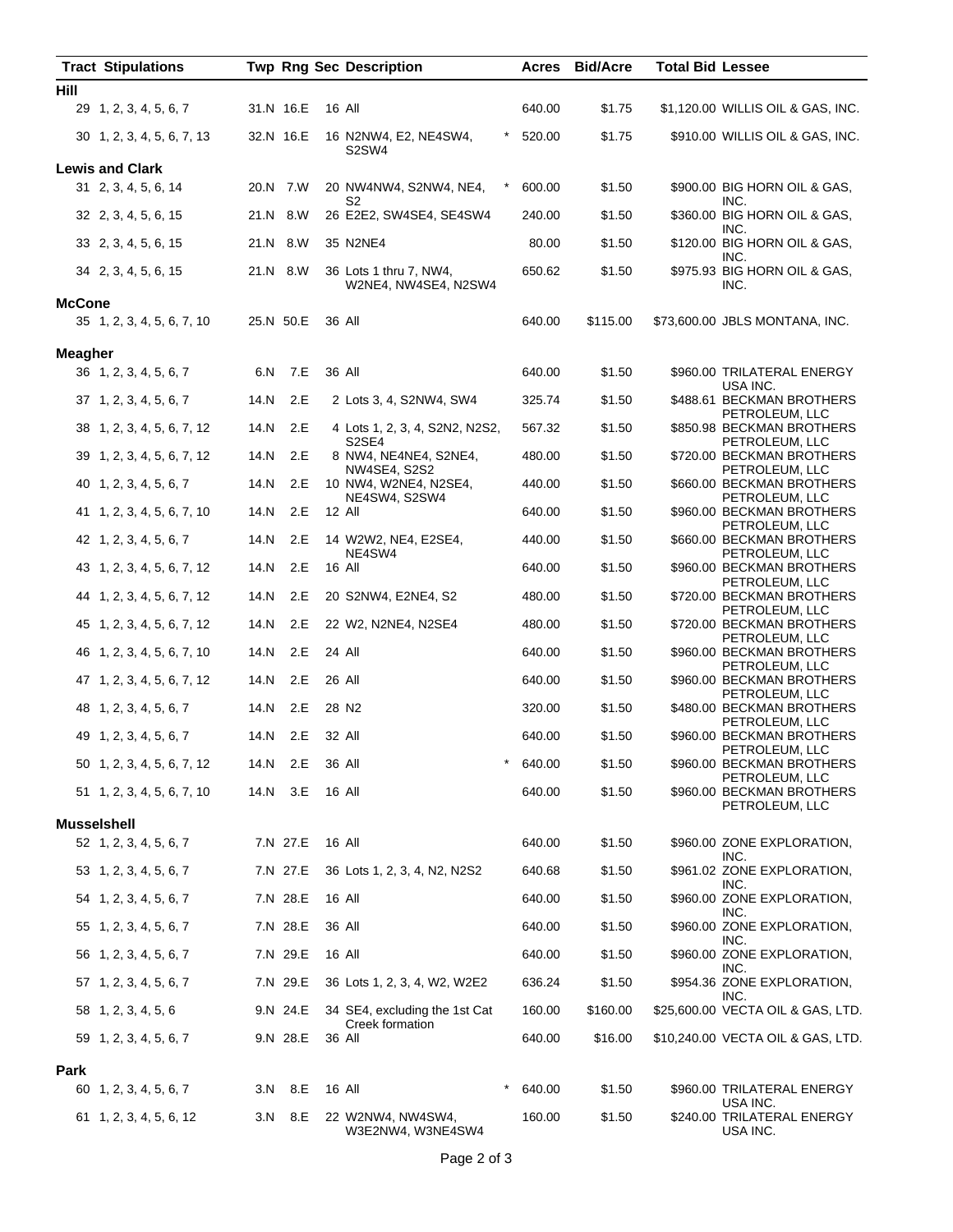| <b>Tract Stipulations</b> |                 | <b>Twp Rng Sec Description</b> | Acres  | <b>Bid/Acre</b> | <b>Total Bid Lessee</b>                     |
|---------------------------|-----------------|--------------------------------|--------|-----------------|---------------------------------------------|
| <b>Richland</b>           |                 |                                |        |                 |                                             |
| 62 1, 2, 3, 4, 5, 6, 7    | 24.N 51.E       | 12 N2                          | 320.00 | \$52.00         | \$16,640,00 JBLS MONTANA, INC.              |
| 63 1, 2, 3, 4, 5, 6       | 24.N 51.E       | 16 All                         | 640.00 | \$41.00         | \$26,240.00 JBLS MONTANA, INC.              |
| <b>Toole</b>              |                 |                                |        |                 |                                             |
| 64 1.2.3.4.5.6.7          | 35.N 3.E 36 All |                                | 640.00 | \$1.50          | \$960.00 TYLER OIL COMPANY                  |
| Wibaux                    |                 |                                |        |                 |                                             |
| 65 1, 2, 3, 4, 5, 6, 7, 8 | 15.N 59.E       | 36 NE4, S2                     | 480.00 | \$200.00        | \$96,000.00 MONTANA OIL<br>PROPERTIES, INC. |

\* Part or all of tract is not state-owned surface

## **Summary by Lessor**

|                                             | <b>Total Acres</b> | <b>Total Tracts</b> |
|---------------------------------------------|--------------------|---------------------|
| Dept. of Natural Resources and Conservation | 29.355.00          | 65                  |

## **Oil and Gas Lease Sale Summary**

| <b>Total Tracts</b>         | 65           |
|-----------------------------|--------------|
| <b>Total Acres</b>          | 29.355.00    |
| <b>Total Bid Revenue</b>    | \$531,563,76 |
| <b>Average Bid Per Acre</b> | \$18.11      |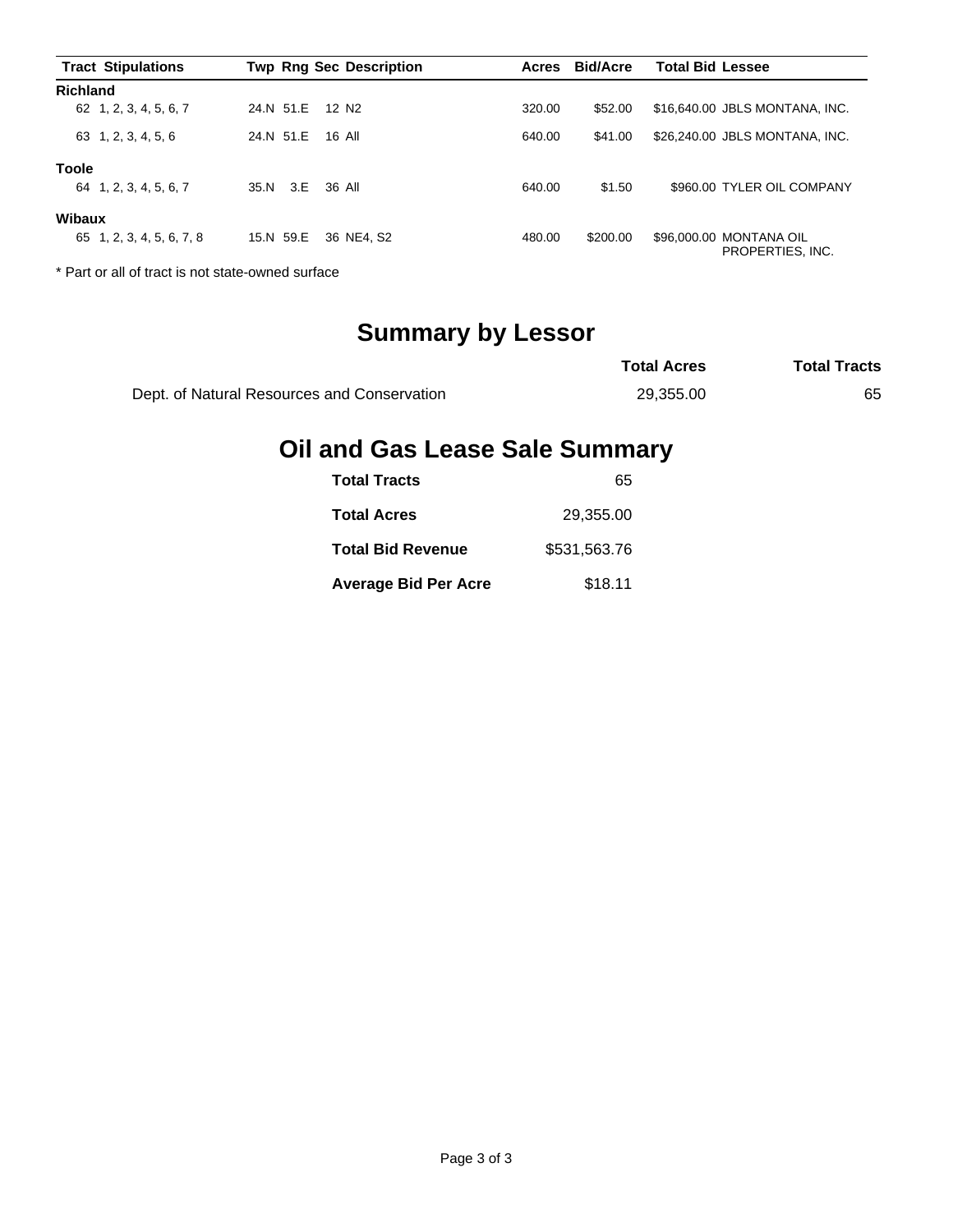## **State of Montana Oil & Gas Lease Sale - June 4, 2013 Stipulations**

- 1 Lessee shall notify and obtain approval from the Department's Trust Land Management Division (TLMD) prior to constructing well pads, roads, power lines, and related facilities that may require surface disturbance on the tract. Lessee shall comply with any mitigation measures stipulated in TLMD's approval.
- 2 Prior to the drilling of any well, lessee shall send one copy of the well prognosis, including Form 22 "Application for Permit" to the Department's Trust Land Management Division (TLMD). After a well is drilled and completed, lessee shall send one copy of all logs run, Form 4A "Completion Report", and geologic report to TLMD. A copy of Form 2 "Sundry Notice and Report of Wells" or other appropriate Board of Oil and Gas Conservation form shall be sent to TLMD whenever any subsequent change in well status or operator is intended or has occurred. Lessee shall also notify and obtain approval from the TLMD prior to plugging a well on the lease premises.

Issuance of this lease in no way commits the Land Board to approval of coal bed methane production on this lease. Any coal bed methane extraction wells would require subsequent review and approval by the board.

- 3 The TLMD will complete an initial review for cultural resources and, where applicable, paleontological resources of the area intended for disturbance and may require a resources inventory. Based on the results of the inventory, the TLMD may restrict surface activity for the purpose of protecting significant resources located on the lease premises.
- 4 The lessee shall be responsible for controlling any noxious weeds introduced by lessee's activity on State-owned land and shall prevent or eradicate the spread of those noxious weeds onto land adjoining the lease premises.
- 5 The definitions of "oil" and "gas" provided in 82-1-111, MCA, do not apply to this lease for royalty calculation purposes.
- 6 If the State does not own the surface, the lessee must contact the owner of the surface in writing at least 30 days prior to any surface activity. A copy of the correspondence shall be sent to TLMD.
- 7 Due to unstable soil conditions on this tract and/or topography that is rough and/or steep, surface use may be restricted or denied. Seismic activity may be restricted to poltershots.
- 8 The lessee is responsible to pay for all damages, including penalties and charges assessed by the USDA-CFSA on CRP lands, as a result of drilling and production on the tract.
- 9 Active sage grouse lek(s) have been identified on or adjacent to this tract. No activities shall occur on the tract until the proposed action has been approved in writing by the Director of the Department. If surface activity is proposed on the tract, the department will consult with the Director of the Department of Fish, Wildlife and Parks for his or her comments, concerns and recommendations. Additional mitigation measures may be required, including no-surfaceoccupancy buffers and/or timing restrictions, which may encompass part or all of the tract.
- 10 Unless otherwise approved by the Department in writing, wells and related surface infrastructure, including new road construction, are prohibited within 1/2 mile of the centerline of a navigable river, lake or reservoir, and within 1/4 mile of direct tributary streams of navigable waterways, on or adjacent to the tract. No surface occupancy is allowed within the bed of a river, stream, lake or reservoir, islands and accretions or abandoned channels.
- 11 Due to the floodplain/wetlands area(s), surface use may be restricted or denied.
- 12 Any activity within 1/8 mile of the river, stream, floodplain, or lake/reservoir on or adjacent to this tract must be approved in writing by the TLMD prior to commencement. No surface occupancy is allowed within the bed of the river and/or stream, abandoned channels, the bed of the lake/reservoir, or on islands and accretions associated with the river, stream, or lake/reservoir.
- 13 Due to existing surface uses and the potential for future surface development, utilization of the surface for mineral exploration and development may be restricted or denied. Review of operating plans for exploration and/or development will include consideration of both existing and potential surface development to minimize conflicts and ensure that both mineral and surface uses are consistent with one another and in the best long-term interest of the school trust.